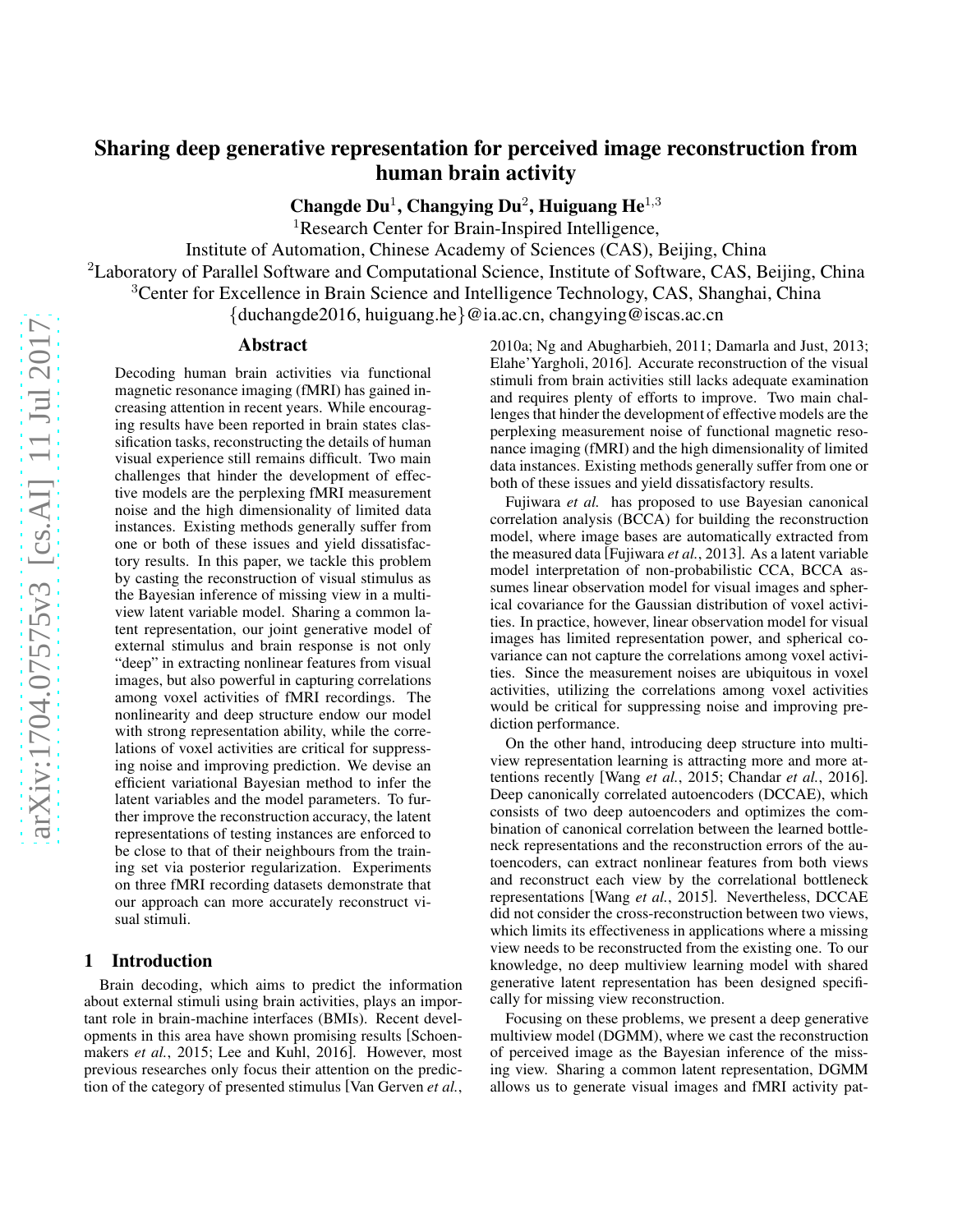terns simultaneously. For visual images, unlike BCCA, we explore nonlinear observation models parameterized by deep neural networks (DNNs), which can be multi-layered perceptrons (MLPs) or convolutional neural networks (CNNs). This nonlinearity and deep structure endow our model with strong representation ability. For fMRI activity patterns, we adopt a full covariance matrix for the Gaussian distribution of voxel activities. While the full covariance matrix has the advantage of capturing the correlations among voxels, it results in severe computational issues. To reduce the complexity, we impose a low-rank assumption on the covariance matrix. This is beneficial to suppressing noise and improving prediction performance. Furthermore, we devise an efficient mean-field variational inference method to infer the latent variables and the model parameters. To further improve the reconstruction accuracy, the latent representations of testing instances are enforced to be close to that of their neighbours from the training set via posterior regularization [Zhu *et al.*, 2014]. Compared with the non-probabilistic deep multiview representation learning models mentioned above [Wang *et al.*, 2015; Chandar *et al.*, 2016], our Bayesian model has the inherent advantage of avoiding overfitting to small training set by model averaging. Finally, extensive experimental comparisons on three fMRI recording datasets demonstrate that our approach can reconstruct visual images from fMRI measurements more accurately.

# 2 Related work

In the literature of brain decoding, there are a relatively limited number of studies reporting perceived image reconstructions to date. Miyawaki *et al.* reconstructed the lowerorder information such as binary contrast patterns using a combination of multi-scale local image bases whose shapes are predefined [Miyawaki *et al.*, 2008]. Van Gerven *et al.* reconstructed handwritten digits using deep belief networks [Van Gerven *et al.*, 2010b]. Schoenmakers *et al.* reconstructed handwritten characters using a straightforward linear Gaussian approach [Schoenmakers *et al.*, 2013]. Fujiwara *et al.* proposed to build the reconstruction model in which image bases can be automatically estimated by Bayesian canonical correlation analysis (BCCA) [Fujiwara *et al.*, 2013]. In addition, there are works trying to reconstruct movie clips [Nishimoto *et al.*, 2011; Haiguang Wen and Liu, 2016].

Though a similar strategy to our work has been used by Fujiwara *et al.* [Fujiwara *et al.*, 2013] for visual image reconstruction, its linear observation model for visual images has limited representation power in practice. Several recently proposed deep multiview representation learning models can provide a service to visual image reconstruction [Wang *et al.*, 2015; Chandar *et al.*, 2016]. For example, deep canonically correlated autoencoders (DCCAE) with nonlinear observation models for both views has good ability to learn deep correlational representations and reconstruct each view using the learned representations respectively [Wang *et al.*, 2015]. Compared with DCCAE, correlational neural networks (CorrNet) further considered the cross-reconstruction between two views [Chandar *et al.*, 2016]. However, directly applying the nonlinear maps of DCCAE and CorrNet to limited noisy brain activities is prone to overfitting.

Inspired by recent developments in deep generative models such as variational autoencoders (VAE) [Kingma and Welling, 2014], we present a deep generative multiview model (DGMM), which can be viewed as a nonlinear extension of the linear method BCCA. To the best of our knowledge, this paper is the first to study visual image reconstruction via Bayesian deep learning.

# 3 Perceived image reconstruction with DGMM

In this section, we cast the reconstruction of perceived images from human brain activity as the Bayesian inference of missing view in a multiview latent variable model.

Assume the training set consists of paired observations from two distinct views  $(X, Y)$ , denoted by  $(x_1, y_1), \ldots$ ,  $(\mathbf{x}_N, \mathbf{y}_N)$ , where N is the training set size,  $\mathbf{x}_i \in \mathbb{R}^{D_1}$  and  $\mathbf{y}_i \in \mathbb{R}^{D_2}$  for  $i = 1, ..., N$ . Here  $\mathbf{X} \in \mathbb{R}^{D_1 \times N}$  and  $\mathbf{Y} \in \mathbb{R}^{D_2 \times N}$  denote the visual images and fMRI activity patterns, respectively. The presence of paired two-view data presents an opportunity to learn better representations by analyzing both views simultaneously. Therefore, we introduce the shared latent variables  $\mathbf{Z} \in \mathbb{R}^{K \times N}$  to relate the visual images  $X$  to the fMRI activity patterns  $Y$ . The shared latent variables are treated as the following Gaussian prior distribution,

$$
p(\mathbf{Z}) = \prod_{i=1}^{N} \mathcal{N}\left(\mathbf{z}_i | \mathbf{0}, \mathbf{I}\right).
$$
 (1)

Since the visual image and associated fMRI activity pattern are assumed to be generated from the same latent variables, we have two likelihood functions. One is for visual images, and the other is for fMRI activity patterns.

# 3.1 Deep generative model for perceived images

When observation noises for image pixels are assumed to follow a Gaussian distribution with zero mean and diagonal covariance, the likelihood function of visual images is

$$
p_{\boldsymbol{\theta}}(\mathbf{X}|\mathbf{Z}) = \prod_{i=1}^{N} \mathcal{N}\left(\mathbf{x}_i | \boldsymbol{\mu}_{\mathbf{x}}(\mathbf{z}_i), \text{ diag}(\boldsymbol{\sigma}_{\mathbf{x}}^2(\mathbf{z}_i))\right), \quad (2)
$$

where the mean  $\mu_{\mathbf{x}}(\mathbf{z}_i)$  and covariance  $\sigma_{\mathbf{x}}^2(\mathbf{z}_i)$  are nonlinear functions of the latent variables  $z_i$ . To allow for second moment of the data to be captured by the density model, we choose these nonlinear functions to be deep neural networks (DNNs), which is refer to as the *generative network*,  $g(z)$  parameterized by  $\theta$ . Here the DNNs can be multilayered perceptrons (MLPs) or convolutional neural networks (CNNs). Compared with linear observation model, DNNs can extract nonlinear features from visual images and capture the stages of human visual processing from early visual areas towards the ventral streams [Güçlü and van Gerven, 2015; Cichy *et al.*, 2016]. This nonlinearity and deep structure endow our model with strong representation ability.

#### 3.2 Generative model for fMRI activity patterns

fMRI voxels are generally highly correlated, and the correlation can carry relevant information about stimuli or tasks,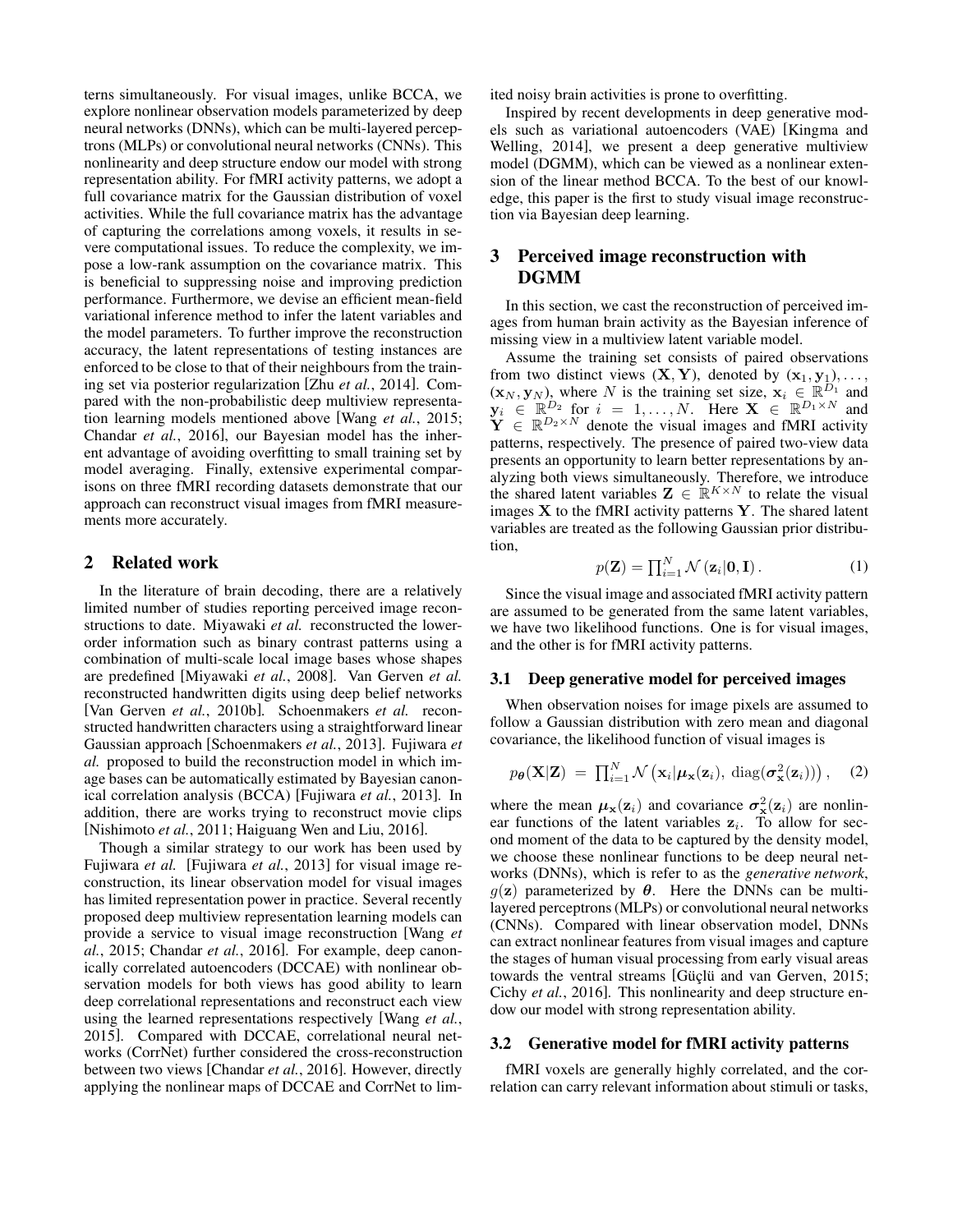

Figure 1: Graphical models for DGMM. (a) Directly uses the full covariance matrix  $\Psi$ . (b) Imposing a low-rank assumption on  $\Psi$  ( $\Psi = \mathbf{H}^{\top} \mathbf{H} + \gamma^{-1} \mathbf{I}$ ).

even in the absence of information in individual voxels [Yamashita *et al.*, 2008; Hossein-Zadeh and others, 2016]. However, most existing methods [Fujiwara *et al.*, 2013; Schoenmakers *et al.*, 2013] simply assume a spherical or diagonal covariance for the Gaussian distribution of voxel activities thus ignoring any correlations among voxels. Unlike them, we assume the observation noises of voxel activities follow a Gaussian distribution with zero mean and full covariance matrix. While this difference might seem minor, it is critical for the model to be able to suppress noise and improve prediction performance. In addition, although nonlinear transformations for fMRI activity patterns are more powerful than linear transformations (in terms of the types of features they can learn), extant multi-voxel pattern analysis (MVPA) studies have not found a clear performance benefit for nonlinear versus linear transformations. Therefore, we assume the likelihood function of fMRI activity patterns is

$$
p(\mathbf{Y}|\mathbf{Z}) = \prod_{i=1}^{N} \mathcal{N}(\mathbf{y}_i | \mathbf{B}^{\top} \mathbf{z}_i, \mathbf{\Psi}). \tag{3}
$$

The model should be further complemented with priors for the projection matrix **B** and the covariance matrix  $\Psi \in$  $\mathbb{R}^{D_2 \times D_2}$ . Popular choices would be automatic relevance determination (ARD) prior and Wishart distribution for B and  $\Psi^{-1}$ , respectively,

$$
p(\boldsymbol{\tau}) = \prod_{j=1}^{D_2} \mathcal{G}(\tau_j | \alpha_{\tau}, \beta_{\tau})
$$
  
\n
$$
p(\mathbf{B}|\boldsymbol{\tau}) = \prod_{j=1}^{D_2} \mathcal{N}(\mathbf{b}_j | \mathbf{0}, \tau_j^{-1} \mathbf{I})
$$
  
\n
$$
p(\boldsymbol{\Psi}^{-1}) = \mathcal{W}(\boldsymbol{\Psi}^{-1} | \mathbf{V}, n_0),
$$
\n(4)

where  $\mathcal{G}(\cdot|\alpha,\beta)$  denotes gamma distribution with shape parameter  $\alpha$  and rate parameter  $\beta$ , V and  $n_0$  denote the scale matrix and degrees of freedom for Wishart distribution, respectively.

While the above model has the advantage of capturing the correlations among voxels, it results in severe computational issues (the cost is cubic as a function of  $D_2$ ). Fortunately, the problem of inferring high-dimensional covariance matrix Ψ can be solved by introducing auxiliary latent variables  $\bar{Z}$  ∈  $\mathbb{R}^{\bar{K} \times N}$  [Archambeau and Bach, 2009],

$$
p(\bar{\mathbf{Z}}) = \prod_{i=1}^{N} \mathcal{N}\left(\bar{\mathbf{z}}_i | \mathbf{0}, \mathbf{I}\right),\tag{5}
$$

and rewriting the likelihood function in Eq.(3) as

$$
p(\mathbf{Y}|\mathbf{Z},\bar{\mathbf{Z}}) = \prod_{i=1}^{N} \mathcal{N}(\mathbf{y}_i | \mathbf{B}^{\top} \mathbf{z}_i + \mathbf{H}^{\top} \bar{\mathbf{z}}_i, \gamma^{-1} \mathbf{I}), \quad (6)
$$

where ARD prior and simple gamma prior can be set for the extra projection matrix  $\mathbf{H} \in \mathbb{R}^{\bar{K} \times D_2}$  and variance parameter  $\gamma$ , respectively,

$$
p(\boldsymbol{\eta}) = \prod_{j=1}^{D_2} \mathcal{G}(\eta_j | \alpha_{\eta}, \beta_{\eta})
$$
  
\n
$$
p(\mathbf{H}|\boldsymbol{\eta}) = \prod_{j=1}^{D_2} \mathcal{N}(\mathbf{h}_j | \mathbf{0}, \eta_j^{-1} \mathbf{I})
$$
  
\n
$$
p(\gamma) = \mathcal{G}(\gamma | \alpha_{\gamma}, \beta_{\gamma}).
$$
\n(7)

The graphical models of DGMM are shown in Fig.1. Note that sparsity of the projection matrices B and H can be tuned by assigning suitable values to the hyper-parameters ( $\alpha_{\tau}$ ,  $\beta_{\tau}$ ) and  $(\alpha_{\eta}, \beta_{\eta})$ , respectively.

By integrating out auxiliary latent variables  $\bar{Z}$ , Eq.(6) can be shown to be equivalent to imposing a low-rank assumption on the covariance matrix  $\Psi$  in Eq.(3) ( $\Psi = H^{\top}H + \gamma^{-1}I$ ), which allows decreasing the computational complexity. From another perspective, this low-rank assumption produces a full factorization of the variation in fMRI data into shared components  $Z$  and private components  $\overline{Z}$ . The ability to identify what is shared and what is non-shared makes our model be good at suppressing noise and improving prediction performance.

As short-hand notations, all hyper-parameters in the model will be denoted by  $\Omega = {\alpha_{\tau}, \beta_{\tau}, \alpha_{\eta}, \beta_{\eta}, \alpha_{\gamma}, \beta_{\gamma}}$ , while the priors by  $\Xi = \{\tau, \eta, \gamma\}$  and the remaining variables by  $\hat{\Theta} = {\bf \{\vec{B}, \vec{H}, \vec{Z}, \vec{Z}\}}$ . Dependence on  $\Omega$  is omitted for clarity throughout the paper. Then we can get the following posterior distribution using Bayes' rule

$$
p(\Theta, \Xi | \mathbf{X}, \mathbf{Y}) = \frac{p_{\theta}(\mathbf{X} | \mathbf{Z}) p(\mathbf{Y} | \mathbf{Z}, \bar{\mathbf{Z}}) p(\Theta | \Xi) p(\Xi)}{p_{\theta}(\mathbf{X}, \mathbf{Y})}, \quad (8)
$$

where  $p_{\theta}(\mathbf{X}, \mathbf{Y})$  is the normalization constant.

### 4 Variational posterior inference

Given above generative model, exact inference is intractable. Here we formulate a mean-field variational approximate inference method to infer the latent variables and model parameters. Specifically, we assume there are a family of factorable and free-form (except for  $q(\mathbf{Z})$ ) variational distributions

$$
q(\Theta, \Xi) = q(\mathbf{B})q(\mathbf{H})q(\mathbf{Z})q(\bar{\mathbf{Z}})q(\boldsymbol{\tau})q(\boldsymbol{\eta})q(\gamma),
$$

and define  $q(\mathbf{Z})$  as a product of multivariate Gaussian distributions with diagonal covariance<sup>1</sup>, *i.e.*,

$$
q(\mathbf{Z}) = \prod_{i=1}^N q_{\boldsymbol{\varphi}}(\mathbf{z}_i|\mathbf{x}_i) = \prod_{i=1}^N \mathcal{N}(\mathbf{z}_i|\boldsymbol{\mu}_{\mathbf{z}}(\mathbf{x}_i), \ \mathrm{diag}(\boldsymbol{\sigma}_{\mathbf{z}}^2(\mathbf{x}_i)))
$$

<sup>1</sup>We also considered to condition the posterior distribution  $q(\mathbf{Z})$ on both  $X$  and  $Y$ , but we didn't observe obvious performance improvement.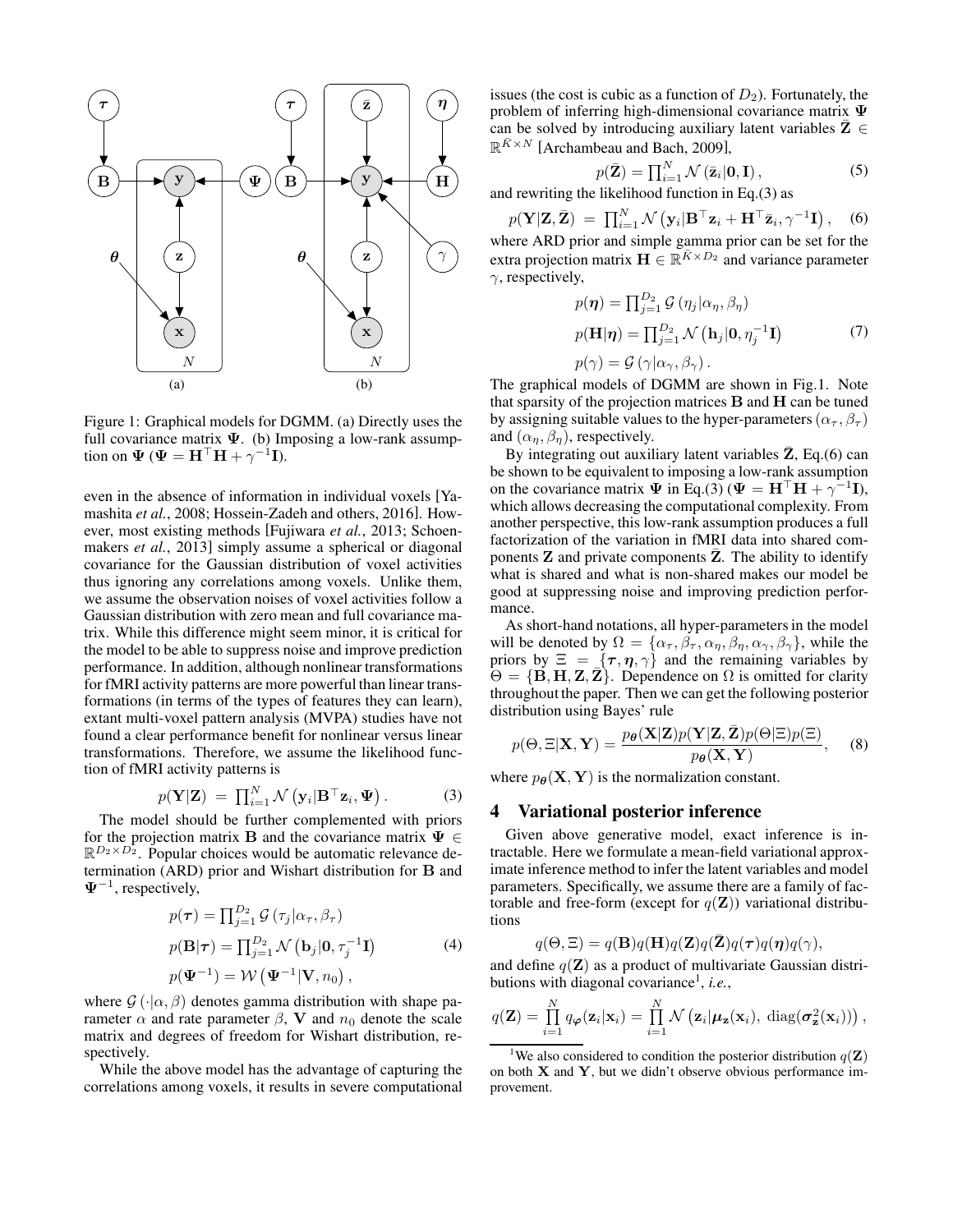where the mean  $\mu_z(\mathbf{x}_i) = [\mu_z, \dots, \mu_z, \mu_x]^\top$  and covariance  $\text{diag}(\sigma_{\mathbf{z}}^2(\mathbf{x}_i)) = \text{diag}(\sigma_{\mathbf{z}_i}^2, \dots, \sigma_{\mathbf{z}_i}^2)$  are outputs of the *recognition network* specified by another DNN with parameters  $\varphi$ . Then the objective is to get the optimal one which minimizes the Kullback-Leibler (KL) divergence between the approximating distribution and the target posterior, *i.e.*,

$$
\min_{q(\Theta,\Xi)\in\mathcal{P}}\mathrm{KL}\left(q(\Theta,\Xi)\|p_{\theta}(\Theta,\Xi|\mathbf{X},\mathbf{Y})\right),\,
$$

where  $\mathcal P$  is the space of probability distributions. Equivalently, we can also bound the marginal likelihood:

$$
\log p_{\theta}(\mathbf{X}, \mathbf{Y})
$$
\n
$$
= \mathbb{E}_{q(\Theta, \Xi)}[\log p_{\theta}(\mathbf{X}, \mathbf{Y}, \Theta, \Xi) - \log q(\Theta, \Xi)]
$$
\n
$$
+ \text{KL}(q(\Theta, \Xi) || p_{\theta}(\Theta, \Xi | \mathbf{X}, \mathbf{Y}))
$$
\n
$$
\geq \mathbb{E}_{q(\Theta, \Xi)}[\log p_{\theta}(\mathbf{X}, \mathbf{Y}, \Theta, \Xi) - \log q(\Theta, \Xi)]
$$
\n
$$
= \int q(\Theta, \Xi) [\log \frac{p(\Theta, \Xi)}{q(\Theta, \Xi)} + \log p_{\theta}(\mathbf{X} | \Theta, \Xi)
$$
\n
$$
+ \log p(\mathbf{Y} | \Theta, \Xi)] d\Theta d\Xi
$$
\n
$$
= \mathcal{L}_{\mathcal{P}}(\Theta, \Xi, \mathbf{X}, \mathbf{Y}) + \mathcal{L}_{\mathcal{X}}(\Theta, \Xi, \mathbf{X}, \mathbf{Y}) + \mathcal{L}_{\mathcal{Y}}(\Theta, \Xi, \mathbf{X}, \mathbf{Y})
$$
\n
$$
= \mathcal{L}(\Theta, \Xi, \mathbf{X}, \mathbf{Y})
$$
\n(9)

where we used the fact that KL divergence is guaranteed to be non-negative, and

$$
\mathcal{L}_{\mathcal{P}}(\Theta, \Xi, \mathbf{X}, \mathbf{Y}) = -D_{KL}(q(\Theta, \Xi)||p(\Theta, \Xi))
$$

$$
\mathcal{L}_{\mathcal{X}}(\Theta, \Xi, \mathbf{X}, \mathbf{Y}) = \mathbb{E}_{q(\Theta, \Xi)}[\log p_{\theta}(\mathbf{X}|\Theta, \Xi)]
$$

$$
\mathcal{L}_{\mathcal{Y}}(\Theta, \Xi, \mathbf{X}, \mathbf{Y}) = \mathbb{E}_{q(\Theta, \Xi)}[\log p(\mathbf{Y}|\Theta, \Xi)].
$$

Intuitively,  $\mathcal{L}_{\chi}$  and  $\mathcal{L}_{\gamma}$  can be interpreted as the (negative) expected reconstruction errors of visual images and fMRI activity patterns, respectively. Maximizing this lower bound strikes a balance between minimizing reconstruction errors of two views and minimizing the KL divergence between the approximate posterior and the prior.

#### 4.1 Learning  $\theta$ ,  $\varphi$  and Z

Given the fixed-form approximate posterior distribution for factor  $\mathbf{Z}, \mathcal{L}_{\mathcal{P}}(\mathbf{Z}, \mathbf{X}, \mathbf{Y})$  can be computed exactly as:

$$
\mathcal{L}_{\mathcal{P}}(\mathbf{Z}, \mathbf{X}, \mathbf{Y}) = \sum_{i=1}^{N} -D_{KL}[q_{\boldsymbol{\varphi}}(\mathbf{z}_i|\mathbf{x}_i)||p(\mathbf{z}_i)]
$$
  
=  $\frac{1}{2}\sum_{i=1}^{N}\sum_{k=1}^{K} (1 + \log(\sigma_{\mathbf{z}_ik}^2) - \mu_{\mathbf{z}_ik}^2 - \sigma_{\mathbf{z}_ik}^2).$ 

On the other hand,  $\mathcal{L}_{\mathcal{X}}(\mathbf{Z}, \mathbf{X}, \mathbf{Y})$  and  $\mathcal{L}_{\mathcal{Y}}(\mathbf{Z}, \mathbf{X}, \mathbf{Y})$  can be approximated by Monte-Carlo sampling[Kingma and Welling, 2014; Kingma *et al.*, 2014]. Instead of sampling directly from  $q_{\varphi}(\mathbf{z}_i|\mathbf{x}_i)$ ,  $\mathbf{z}_i$  is computed as a deterministic function of  $x_i$  and some noise term such that  $z_i$  has the desired distribution. Assuming we draw L samples,  $\mathbf{z}_i^{(l)}$  $(l = 1, \ldots, L)$  can be expressed as

$$
\mathbf{z}_{i}^{(l)} = \boldsymbol{\mu}_{\mathbf{z}}(\mathbf{x}_{i}) + \boldsymbol{\sigma}_{\mathbf{z}}(\mathbf{x}_{i}) \odot \boldsymbol{\epsilon}^{(l)},
$$

where  $\epsilon^{(l)} \sim \mathcal{N}(0, I)$  and ⊙ denotes element-wise multiplication. Then the resulting Monte-Carlo approximations are

$$
\mathcal{L}_{\mathcal{X}}(\mathbf{Z}, \mathbf{X}, \mathbf{Y}) = \sum_{i=1}^{N} \{ \mathbb{E}_{q(\mathbf{z}_i)} \left[ \log p_{\theta}(\mathbf{x}_i | \mathbf{z}_i) \right] \}
$$
  
=  $\frac{1}{L} \sum_{i=1}^{N} \sum_{l=1}^{L} \log p_{\theta}(\mathbf{x}_i | \mathbf{z}_i^{(l)}),$ 

$$
\mathcal{L}_{\mathcal{Y}}(\mathbf{Z}, \mathbf{X}, \mathbf{Y}) = \sum_{i=1}^{N} \{ \mathbb{E}_{q(\mathbf{z}_i)} [\log p(\mathbf{y}_i | \mathbf{z}_i)] \}
$$
  
=  $\frac{1}{L} \sum_{i=1}^{N} \sum_{l=1}^{L} \log p(\mathbf{y}_i | \mathbf{z}_i^{(l)}).$ 

Finally, the parameters of DNNs ( $\theta$  and  $\varphi$ ) can be obtained by optimizing the objective function  $\mathcal{L}(\mathbf{Z}, \mathbf{X}, \mathbf{Y})$  (based on minibatches) using the standard stochastic gradient based optimization methods such as SGD, RMSprop or AdaGrad [Duchi *et al.*, 2011].

# 4.2 Learning B, H,  $\bar{Z}$  and  $\Xi$

For a specific factor  $\pi$  (except for **Z**), it can be shown that when keeping all other factors fixed the optimal distribution  $q^*(\pi)$  satisfies

$$
q^*(\pi) \propto \exp \left\{ \mathbb{E}_{q(\{\Theta,\Xi\}\setminus\pi)}[\log p_{\theta}(\mathbf{X}, \mathbf{Y}, \Theta, \Xi)] \right\}.
$$

For our model, thanks to the conjugacy, the resulting optimal distribution of each factor follows the same distribution as the corresponding factor.

The optimal distributions of the projection parameters can be found as a product of multivariate Gaussian distributions:

$$
q^*(\mathbf{B}) = \prod_{j=1}^{D_2} \mathcal{N}\left(\mathbf{b}_j | \boldsymbol{\mu}_{\mathbf{b}_j}, \left[ \langle \tau_j \rangle \mathbf{I} + \langle \gamma \rangle \langle \mathbf{Z} \mathbf{Z}^\top \rangle \right]^{-1} \right) \tag{10}
$$

$$
q^*(\mathbf{H}) = \prod_{j=1}^{D_2} \mathcal{N}\left(\mathbf{h}_j | \boldsymbol{\mu}_{\mathbf{h}_j}, \left[ \langle \eta_j \rangle \mathbf{I} + \langle \gamma \rangle \langle \mathbf{Z} \mathbf{Z}^\top \rangle \right]^{-1} \right)
$$

where notation  $\langle \cdot \rangle$  denotes the expectation operator, *i.e.*,  $\langle \pi \rangle$ means the expectation of  $\pi$  over its current optimal distribution, and

$$
\mu_{\mathbf{b}_j} = \Sigma_{\mathbf{b}_j} \sum_{i=1}^N \langle \gamma \rangle (y_{ij} - \langle \mathbf{h}_j^{\top} \rangle \langle \bar{\mathbf{z}}_i \rangle) \langle \mathbf{z}_i \rangle \n\mu_{\mathbf{h}_j} = \Sigma_{\mathbf{h}_j} \sum_{i=1}^N \langle \gamma \rangle (y_{ij} - \langle \mathbf{b}_j^{\top} \rangle \langle \mathbf{z}_i \rangle) \langle \bar{\mathbf{z}}_i \rangle.
$$

The optimal distribution of the auxiliary latent variables can also be found as a product of multivariate Gaussian distributions:

$$
q^*(\bar{\mathbf{Z}}) = \prod_{i=1}^N \mathcal{N}\left(\bar{\mathbf{z}}_i | \mu_{\bar{\mathbf{z}}_i}, \left[\mathbf{I} + \langle \gamma \rangle \langle \mathbf{H} \mathbf{H}^\top \rangle\right]^{-1}\right) \tag{11}
$$

where

$$
\mu_{\bar{\mathbf{z}}_i} = \mathbf{\Sigma}_{\bar{\mathbf{z}}_i} \sum_{j=1}^{D_2} \langle \gamma \rangle (y_{ij} - \langle \mathbf{b}_j^{\top} \rangle \langle \mathbf{z}_i \rangle) \langle \mathbf{h}_j \rangle.
$$

The optimal distributions of the precision variables can be formulated as:

$$
q^*(\tau) = \prod_{j=1}^{D_2} \mathcal{G} \left( \tau_j | \alpha_\tau + \frac{K}{2}, \beta_\tau + \frac{1}{2} \langle \mathbf{b}_j^\top \mathbf{b}_j \rangle \right)
$$
  
\n
$$
q^*(\eta) = \prod_{j=1}^{D_2} \mathcal{G} \left( \eta_j | \alpha_\eta + \frac{\bar{K}}{2}, \beta_\eta + \frac{1}{2} \langle \mathbf{h}_j^\top \mathbf{h}_j \rangle \right)
$$
  
\n
$$
q^*(\gamma) = \mathcal{G} \left( \gamma | \alpha_\gamma + \frac{N D_2}{2}, \beta_\gamma + \frac{1}{2} \sum_{i=1}^N \sum_{j=1}^{D_2} \delta_{ij}^2 \right)
$$
  
\nwhere  $\delta_{ij} = y_{ij} - \langle \mathbf{b}_j^\top \rangle \langle \mathbf{z}_i \rangle - \langle \mathbf{h}_j^\top \rangle \langle \bar{\mathbf{z}}_i \rangle.$  (12)

4.3 Convergence

The inference mechanism sequentially updates the optimal distributions of the latent variables and the model parameters until convergence, which is guaranteed because the KL divergence is convex with respect to each of the factors.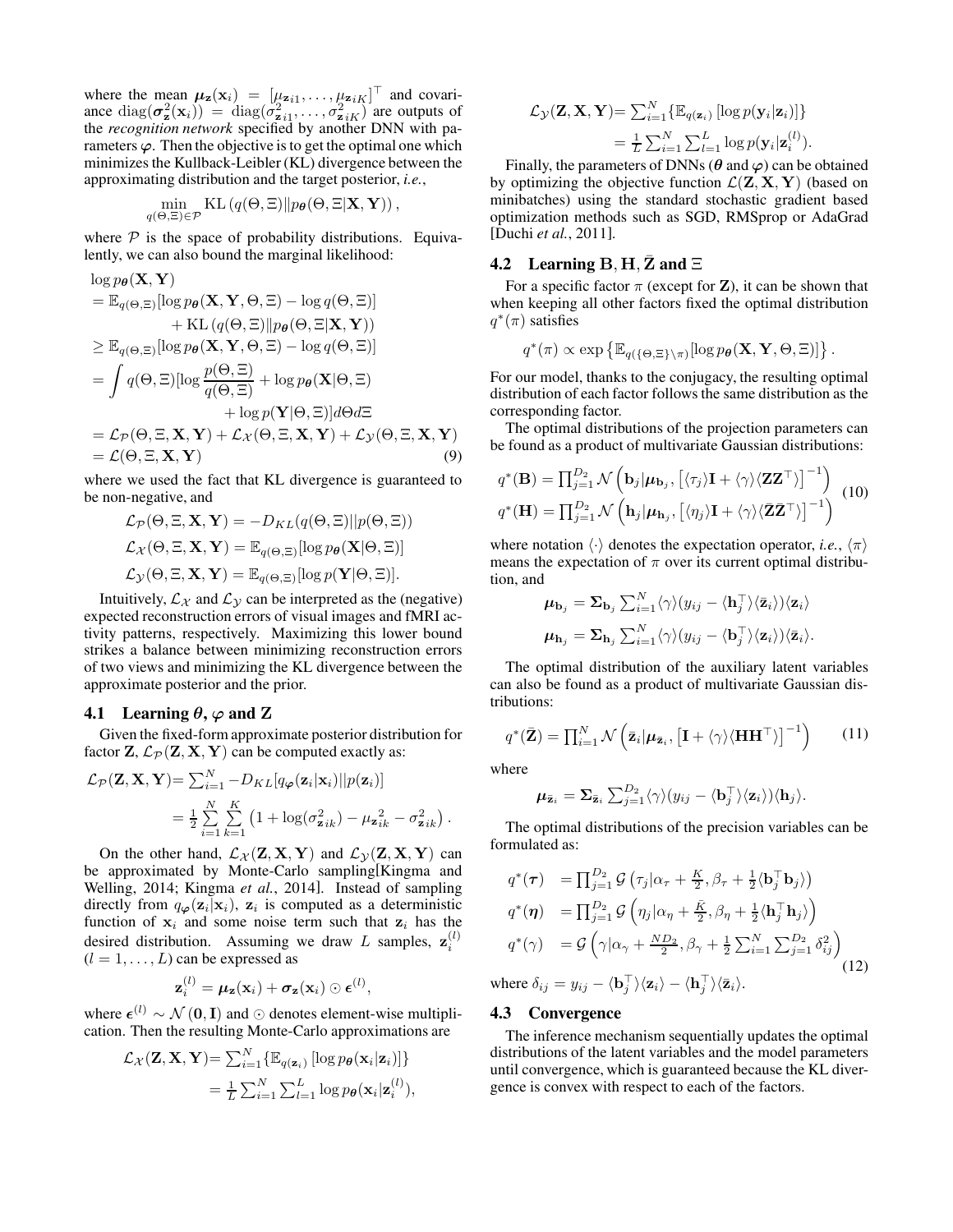#### 4.4 Prediction

Using the estimated parameters, we can derive the predictive distribution for a visual image  $x<sub>pred</sub>$  given a new brain activity  $y_{\star}$ . The predictive distribution  $p(\mathbf{x}_{pred}|\mathbf{y}_{\star})$  can be formulated as follows,

$$
p(\mathbf{x}_{\text{pred}}|\mathbf{y}_{\star}) = \int p_{\theta}(\mathbf{x}_{\text{pred}}|\mathbf{z}_{\star}) p(\mathbf{z}_{\star}|\mathbf{y}_{\star}) d\mathbf{z}_{\star}
$$
 (13)

where the posterior distribution of latent variables  $p(\mathbf{z}_\star|\mathbf{y}_\star)$ can be derived by

$$
p(\mathbf{z}_{\star}|\mathbf{y}_{\star}) = \int p(\mathbf{y}_{\star}|\mathbf{z}_{\star}, \bar{\mathbf{z}}_{\star}, \mathbf{B}, \mathbf{H}, \gamma) p(\mathbf{z}_{\star}) p(\bar{\mathbf{z}}_{\star})
$$

$$
q^*(\mathbf{B}) q^*(\mathbf{H}) q^*(\gamma) d\bar{\mathbf{z}}_{\star} d\mathbf{B} d\mathbf{H} d\gamma \qquad (14)
$$

The posterior distribution  $p(\mathbf{z}_\star|\mathbf{y}_\star) = p(\mathbf{z}_\star)p(\mathbf{y}_\star|\mathbf{z}_\star)/p(\mathbf{y}_\star)$ can be equivalently obtained by solving the following information theoretical optimization problem:

$$
\min_{q(\mathbf{z}_{\star}) \in \mathcal{P}} \mathrm{KL}\left(q(\mathbf{z}_{\star}) \| p(\mathbf{z}_{\star} | \mathbf{y}_{\star})\right) \tag{15}
$$

Expanding Eq.(15) and ignoring the term unrelated to  $q(\mathbf{z}_\star)$ , we further get

$$
\min_{q(\mathbf{z}_{\star}) \in \mathcal{P}} \mathrm{KL}\left(q(\mathbf{z}_{\star})||p(\mathbf{z}_{\star})\right) - \mathbb{E}_{q(\mathbf{z}_{\star})}[\log p(\mathbf{y}_{\star}|\mathbf{z}_{\star})].
$$

To ensure the latent representations of testing instances are close to that of their neighbours from the training set, we adopt the posterior regularization[Zhu *et al.*, 2014] strategy to incorporate the manifold regularization into the above posterior predictive distribution  $p(\mathbf{z}_\star|\mathbf{y}_\star)$ . Specifically, we define the following expected manifold regularization:

$$
\mathcal{R}(q(\mathbf{z}_{\star})) = \mathbb{E}_{q(\mathbf{z}_{\star})} \left[ \sum_{i=1}^{N} s_i \|\mathbf{z}_{\star} - \mathbf{z}_i\|^2 \right]
$$

where  $s_i$  is some similarity measure of instances  $y_i$  and  $y_{\star}$ . Here we use a k-nearest neighbor graph to effectively model local geometry structure in the input space and the affinity graph is defined as:

$$
s_i = \begin{cases} \exp\left(-\frac{\|\mathbf{y}_\star - \mathbf{y}_i\|^2}{2t^2}\right), \ \mathbf{y}_i \in \mathcal{N}(\mathbf{y}_\star), \\ 0, \ \text{otherwise}, \end{cases}
$$

where  $\mathcal{N}(\mathbf{y}_*)$  denotes the k-nearest neighbors of  $\mathbf{y}_*$ .

Then our posterior regularization strategy can be formulated as

$$
\min_{q(\mathbf{z}_{\star}) \in \mathcal{P}} \mathrm{KL}\left(q(\mathbf{z}_{\star}) || p(\mathbf{z}_{\star})\right) - \mathbb{E}_{q(\mathbf{z}_{\star})}[\log p(\mathbf{y}_{\star} | \mathbf{z}_{\star})] + \rho \mathcal{R}(q(\mathbf{z}_{\star})),\tag{16}
$$

where the parameter  $\rho > 0$  controls the expected scale. As a direct way to impose constraints and incorporate knowledge in Bayesian models, posterior regularization is more natural and general than specially designed priors. However, directly solving Eq.(16) with  $R$  is difficult and inefficient. Let

$$
h(\mathbf{z}_{\star}|\rho,\mathbf{s}) = \exp\left\{-\rho \sum_{i=1}^{N} s_{i} || \mathbf{z}_{\star} - \mathbf{z}_{i} ||^{2}\right\}
$$

then Eq.(16) can be rewritten as

$$
\min_{q(\mathbf{z}_{\star}) \in \mathcal{P}} \mathrm{KL}\left(q(\mathbf{z}_{\star}) \| p(\mathbf{z}_{\star})\right) - \mathbb{E}_{q(\mathbf{z}_{\star})}[\log p(\mathbf{y}_{\star} | \mathbf{z}_{\star})] - \mathbb{E}_{q(\mathbf{z}_{\star})}[\log h(\mathbf{z}_{\star} | \rho, \mathbf{s})]. \tag{17}
$$

Solving problem Eq.(17), we can get the posterior distribution

$$
p(\mathbf{z}_{\star}|\mathbf{y}_{\star}) = \frac{p(\mathbf{z}_{\star})p(\mathbf{y}_{\star}|\mathbf{z}_{\star})h(\mathbf{z}_{\star}|\rho, \mathbf{s})}{p(\mathbf{y}_{\star})}
$$
  
= 
$$
\int p(\mathbf{y}_{\star}|\mathbf{z}_{\star}, \bar{\mathbf{z}}_{\star}, \mathbf{B}, \mathbf{H}, \gamma)p(\mathbf{z}_{\star})h(\mathbf{z}_{\star}|\rho, \mathbf{s})p(\bar{\mathbf{z}}_{\star})
$$

$$
q^*(\mathbf{B})q^*(\mathbf{H})q^*(\gamma)d\bar{\mathbf{z}}_{\star}d\mathbf{B}d\mathbf{H}d\gamma
$$
 (18)

Because the multiple integral over the random variables  $\bar{z}_*,$ **B**, **H** and  $\gamma$  is intractable, we replace the random variables **B**, **H** and  $\gamma$  with the mean of estimated optimal distributions  $q^*(\mathbf{B}), q^*(\mathbf{H})$  and  $q^*(\gamma)$ , respectively, to vanish the integral over **B**, **H** and  $\gamma$ . Then  $p(\mathbf{z}_\star|\mathbf{y}_\star)$  becomes

$$
p(\mathbf{z}_{\star}|\mathbf{y}_{\star}) = \int p(\mathbf{y}_{\star}|\mathbf{z}_{\star}, \bar{\mathbf{z}}_{\star}) p(\mathbf{z}_{\star}) h(\mathbf{z}_{\star}|\rho, \mathbf{s}) p(\bar{\mathbf{z}}_{\star}) d\bar{\mathbf{z}}_{\star}.
$$
 (19)

Now the posterior distribution  $p(\mathbf{z}_\star|\mathbf{y}_\star)$  can be found as:

$$
p(\mathbf{z}_{\star}|\mathbf{y}_{\star}) = \mathcal{N}(\mathbf{z}_{\star}|\boldsymbol{\mu}_{\mathbf{z}_{\star}}, \boldsymbol{\Sigma}_{\mathbf{z}_{\star}}), \qquad (20)
$$

where

$$
\Sigma_{\mathbf{z}_{\star}} = [\langle \mathbf{BTB}^{\top} \rangle + (1 + \rho \sum_{i=1}^{N} s_i) \mathbf{I}]^{-1}
$$

$$
\boldsymbol{\mu}_{\mathbf{z}_{\star}} = \Sigma_{\mathbf{z}_{\star}} [\langle \mathbf{B} \rangle \mathbf{T} \mathbf{y}_{\star} + \rho \sum_{i=1}^{N} s_i \langle \mathbf{z}_i \rangle]
$$

$$
\mathbf{T} = \gamma \mathbf{I} - \gamma^2 \langle \mathbf{H}^{\top} (\mathbf{I} + \gamma \langle \mathbf{H} \mathbf{H}^{\top} \rangle)^{-1} \mathbf{H} \rangle.
$$

However, with the likelihood of the visual image  $p_{\theta}(\mathbf{x}_{pred}|\mathbf{z}_*)$  formulated by a DNN, the integral over the latent variables  $z_{\star}$  (Eq.(13)) can not be computed analytically. Similar as in the training phase, we can approximate this integral by Monte-Carlo sampling. Finally, the reconstructed visual image is calculated by taking the mean of all L predictions, *i.e.*,  $\mathbf{x}_{pred} = \frac{1}{L} \sum_{l=1}^{L} \mathbf{x}_{pred}^{(l)}$ , where  $\mathbf{x}_{pred}^{(l)}$  is the outputs of the *generative network*, *i.e.*,  $\mathbf{x}_{pred}^{(l)} = g(\mathbf{z}_{\star}^{(l)})$ .

#### 5 Experiments

In this section, we present extensive experimental results on fMRI recording datasets to demonstrate the effectiveness of the proposed framework for perceived image reconstruction from human brain activity. Specifically, we compare our DGMM with the following algorithms, which use either a shallow or a deep architecture:

• Fixed Bases (Miyawaki *et al.*): a specially designed method to reconstruct visual images by combining local image bases of multiple scales  $(1 \times 1, 1 \times 2, 2 \times 1,$  and  $2 \times 2$  pixels covering an entire image) [Miyawaki *et al.*, 2008]. The shapes of these predefined images bases are fixed, thus it may not be optimal for image reconstruction.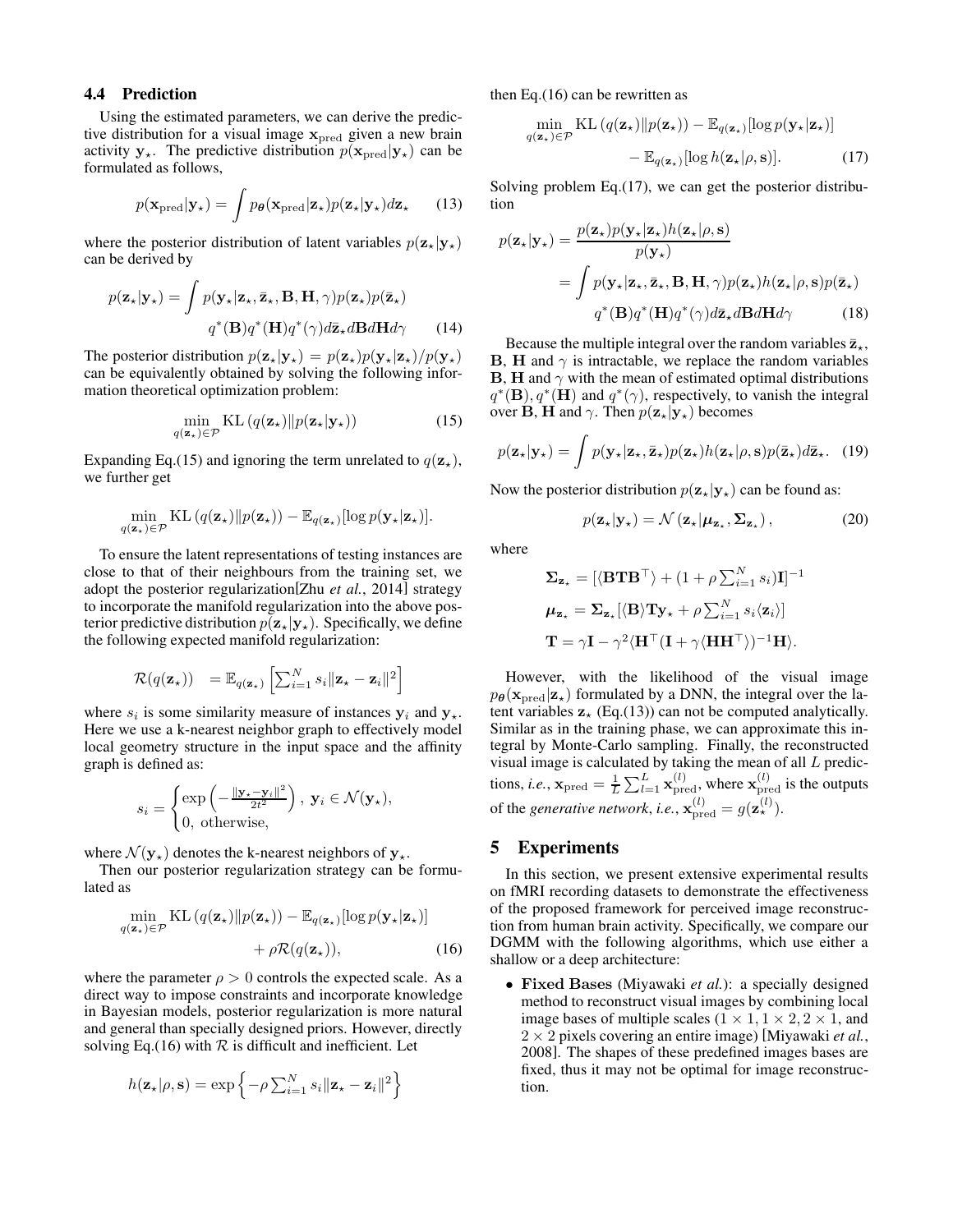- Bayesian CCA (BCCA): a probabilistic extension of CCA model that relates the fMRI activity space to the visual image space via a set of latent variables [Fujiwara *et al.*, 2013]. BCCA assumes a linear observation model for visual images and a spherical covariance for the Gaussian distribution of fMRI voxels.
- Deep Canonically Correlated Autoencoders (DCCAE): a latest deep multi-view representation learning model that consists of two autoencoders and optimizes the combination of canonical correlation between the learned bottleneck representations and the reconstruction errors of the autoencoders [Wang *et al.*, 2015]. DCCAE do not consider the cross-reconstruction errors between two views.
- Deconvolutional Neural Network (De-CNN): a latest neural decoding method based on multivariate linear regression and deconvolutional neural network [Haiguang Wen and Liu, 2016; Zeiler *et al.*, 2011]. It is a two-stage cascade model, *i.e.*, it first predicts featuremaps by multivariate linear regression, then reconstruct images by feeding the estimated feature-maps in a pretrained deconvolutional neural network.

#### 5.1 Experimental testbed and setup

Data description. We conducted experiments on three public fMRI datasets obtained from Miyawaki *et al.* [Miyawaki *et al.*, 2008] and van Gerven [Van Gerven *et al.*, 2010b; Schoenmakers *et al.*, 2013]. Dataset 1, consisting of contrastdefined  $10 \times 10$  patches, contains two independent sessions [Miyawaki *et al.*, 2008]. One is a 'random image session', in which spatially random patterns were sequentially presented. The other is a 'figure image session', in which alphabetical letters and simple geometric shapes were sequentially presented. We used fMRI data from primary visual area V1 of subject 1 (S1) for the analysis. Note that all comparing algorithms were trained on the data from 'random image session' and evaluated on the data from 'figure image session'. Dataset 2 contains a hundred handwritten gray-scale digits (equal number of 6s and 9s) at a  $28 \times 28$  pixel resolution taken from the training set of the MNIST database and the fMRI data from V1, V2 and V3 [Van Gerven *et al.*, 2010b]. Dataset 3 contains 360 gray-scale handwritten characters (equal number of Bs, Rs, As, Is, Ns, and Ss) at a  $56 \times 56$  pixel resolution taken from [Van der Maaten, 2009] and the fMRI data of V1, V2 taken from three subjects [Schoenmakers *et al.*, 2013]. The visual images were downsampled from  $56 \times 56$  pixels to  $28 \times 28$  pixels in our experiments. The details of the 3 data sets used in our experiments had been summarized in Table 1. See [Miyawaki *et al.*, 2008; Van Gerven *et al.*, 2010b; Schoenmakers *et al.*, 2013] for more information, including fMRI data acquisition and preprocessing.

Voxel selection. Voxel selection is an important component to fMRI brain decoding because many voxels may not respond to the visual stimulus. A common approach is to choose those voxels that are maximally correlated with the visual images during training. We chose voxels for which the model provided better predictability (encoding performance).

Table 1: The details of the 3 data sets used in our experiments.

|            | Datasets  #Instances  #Pixels  #Voxels |     |      | #ROIs                                            | #Training |
|------------|----------------------------------------|-----|------|--------------------------------------------------|-----------|
| Dataset 1  | 1400                                   | 100 | 797  |                                                  | 1320      |
| Dataset 21 | 100                                    | 784 | 3092 | V <sub>1</sub> . V <sub>2</sub> . V <sub>3</sub> | 90        |
| Dataset 3  | 360                                    | 784 | 2420 | VI V2                                            | 330       |

This codifies our intuition that the voxels better predicted with the visual images are those to be included in the decoding model. The goodness-of-fit between model predictions and measured voxel activities was quantified using the coefficient of determination  $(R^2)$  which indicates the percentage of variance that is explained by the model. In experiments, we first computed the  $R^2$  of each voxel using 10-fold crossvalidation on training data, then voxels with positive  $R^2$  were selected for further analysis.

Parameter setting. The hyper-parameters of the proposed DGMM were set to  $(\alpha_{\tau}, \beta_{\tau}) = (\alpha_{\eta}, \beta_{\eta}) = (\alpha_{\gamma}, \beta_{\gamma}) = (1, 1)$ for all data sets, while 5-fold cross validation was conducted on training sets to choose better regularization parameters  $\rho$  from  $2^{[-8:0]}$ . For fair comparison, model parameters of other methods had also been tuned carefully. In our experiments, we considered multiple layer perceptrons (MLPs) as the type of recognition models. Inspired by the selectivity of visual areas to feature maps of varying complexity [Güçlü and van Gerven, 2015; Haiguang Wen and Liu, 2016], we set the structures of the *recognition network* for visual images as '100-200', '784-256-128-10' and '784-256-128-5' for three data sets, respectively. Specially, we considered two types of the structures for DCCAE. One has an asymmetric shape (same setup as our model for image view and a single layer setup for fMRI view, DCCAE-A), which can mimic our model in structure and function. The other one has a symmetric shape (same setup for both views, DCCAE-S), which can explore the deep nonlinear maps for fMRI data.

#### 5.2 Performance evaluation

The reconstructed geometric shapes and alphabet letters, handwritten digits and handwritten characters by the proposed DGMM and other algorithms were shown in Fig.2, Fig.3 and Fig.4, respectively, where the first row denote presented images, and below rows are the reconstructed images obtained from all comparing algorithms.

Overall, the images reconstructed by DGMM captured the essential features of the presented images. In particular, they showed fine reconstructions for handwritten digits and characters. Although the reconstructed geometric shapes and alphabet letters had some noise in the peripheral regions, the main shapes can be clearly distinguished. With the obtained reconstructions of handwritten digits and characters shared certain characteristics of their corresponding original images, there are subtle differences in the strokes. We attribute this phenomenon to the fact that manifold regularization imposed on the latent representations may change the details of reconstructed images. On the contrast, images reconstructed by Miyawaki's method and BCCA were coarse for all image types with noise scattered over the entire reconstructed image. Also, both DCCAE-S and DCCAE-A produced dis-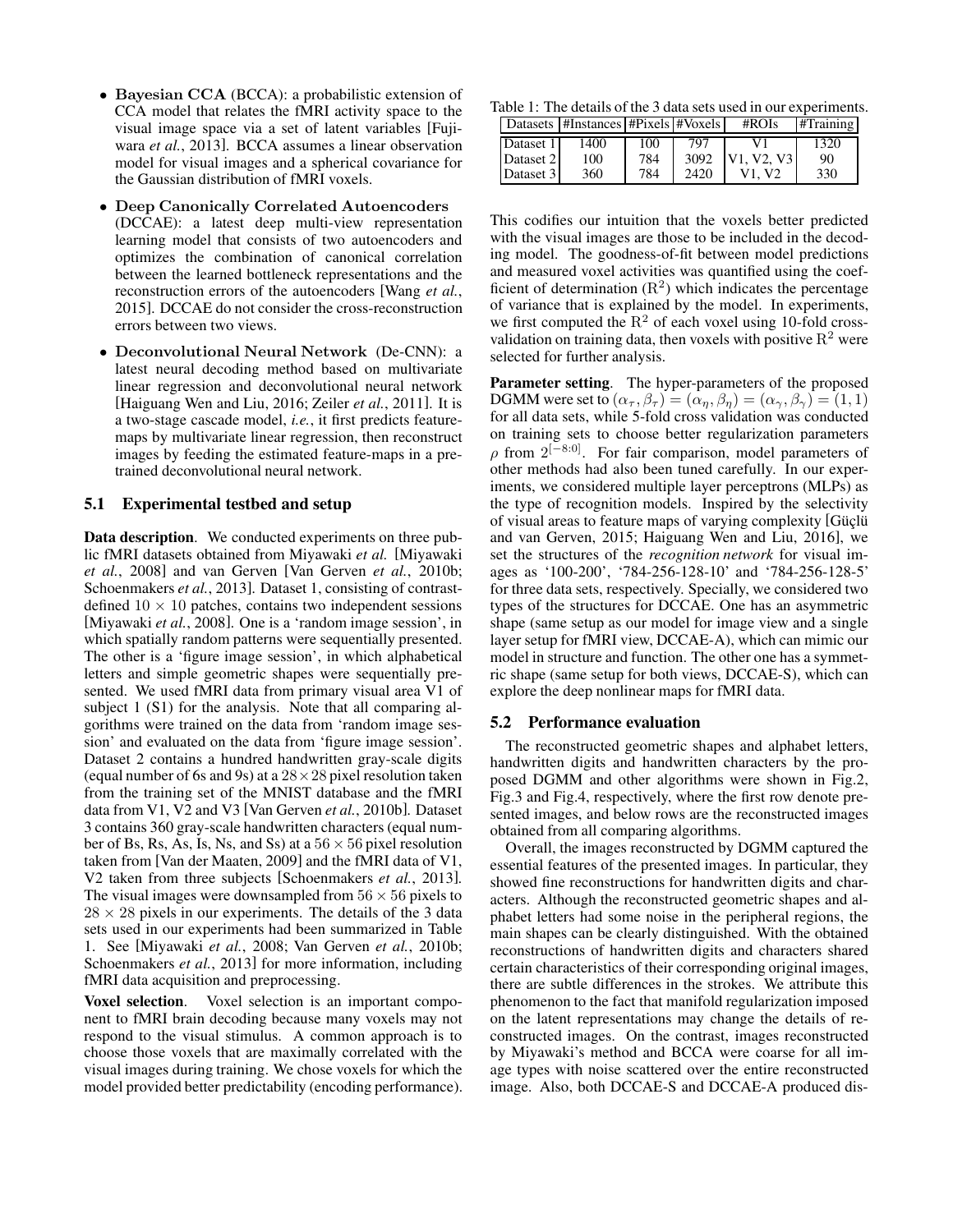| Presented   |   |      |    | 8 H X O 0 8 9 1 |     |    |    | $\mathbf \Gamma$ | $\blacksquare$ |
|-------------|---|------|----|-----------------|-----|----|----|------------------|----------------|
| Miyawaki    |   |      |    |                 |     | œ  |    |                  |                |
| <b>BCCA</b> |   | PE,  | 蜿  | Ņ<br>ņ          | X.  | Æ. | 29 | 41<br>N          | КØ             |
| DCCAE-A     |   |      | 鱜  | W.              | W   | 燳  | Œ۱ |                  |                |
| DCCAE-S     |   | К'n, | 蘭  | 躑               | Ø   | Ç. | Ú. | ы                | ķы.<br>Політ   |
| De-CNN      |   |      | 20 |                 | Iũ. | K. | ΚJ |                  | m              |
| <b>DGMM</b> | G | 53   | Ю  | 濿               | 腳   | Н  | Рï | 階層               | Я              |

Figure 2: Image reconstructions of geometric shapes and alphabet letters taken from Dataset 1.



Figure 3: Image reconstructions of 10 distinct handwritten digits taken from Dataset 2.

appointing reconstructions which often lacked shapes of the presented images, especially for geometric shapes and alphabet letters. This might be due to the fact that nonlinear maps will easily over-fit the voxel activities.

To evaluate the reconstruction performance quantitatively, we used several standard image similarity metrics, including Pearson's correlation coefficient (PCC), mean squared error (MSE) and structural similarity index (SSIM) [Wang *et al.*, 2004]. Note that MSE is not highly indicative of perceived similarity, while SSIM can address this shortcoming by taking texture into account. In addition, we also performed image classification analysis to quantify the reconstruction accuracy from another perspective. Specifically, linear support vector machine (SVM) and convolutional neural network (CNN) which had been trained on the presented visual images were used as the classifiers to label the reconstructed images. The classification accuracy of SVM (ACC-SVM) and CNN (ACC-CNN) on reconstructed images were reported. Performance comparisons were listed in Table 2. Note that we also listed the time consumed in training phase for all comparing algorithms in the last column for reference. Several observations can be drawn as follows.

First, by comparing DGMM against the other algorithms,

we can find that DGMM performs considerably better on all three data sets. In particular, the SSIM values of DGMM significantly surpass the baseline algorithms in all cases.

Second, by examining DGMM against BCCA which has a linear observation model for visual images, we can find that DGMM always outperform BCCA. This encouraging result shows that the DGMM with a DNN model for visual images is able to extract nonlinear features from visual images.

Third, DGMM shows obvious better performance than DCCAE-A and DCCAE-S. Except for ignoring crossreconstructions, it is also caused by the fact that a linear map between voxel activities and bottleneck representation is enough to achieve good performance, while the nonlinear maps are easily overfitting under the high dimensionality of limited fMRI data instances.

Fourth, the performance of De-CNN is moderate for all data sets. We attribute this to the fact that it is a two-stage method which can't obtain the global optimal result of model parameters.

Finally, nearly 100% correct classification is possible for each algorithm on Dataset 2. We believe that it is caused by the fact that digit 6 and 9 are easily to distinguish from each other. On Dataset 3, the remarkably higher classification performance on the images reconstructed by our model demonstrates the superiority of the proposed DGMM again.

# 6 Conclusion and future works

We have proposed a deep generative multiview framework to tackle the perceived image reconstruction problem. In our framework, multiple correspondences between visual image pixels and fMRI voxels can be found via a set of latent variables. We also derived a predictive distribution that succeeded in reconstructing visual images from brain activity patterns. Although we focused on visual image reconstruction problem in this paper, our framework can also deal with brain encoding tasks. Extensive experimental studies have confirmed the superiority of the proposed framework.

Two challenging and promising directions can be considered in the future. First, considering the recurrent neural networks (RNNs) [Chung *et al.*, 2015] in our framework, we can explore the reconstruction of dynamic vision. Second, considering each subject's fMRI measurements as one view, we can explore multi-subject decoding.

### Acknowledgment

This work was supported by National Natural Science Foundation of China (No. 91520202, 61602449) and Youth Innovation Promotion Association CAS.

### References

- [Archambeau and Bach, 2009] Cédric Archambeau and Francis R Bach. Sparse probabilistic projections. In *NIPS*, pages 73–80, 2009.
- [Chandar *et al.*, 2016] Sarath Chandar, Mitesh M Khapra, Hugo Larochelle, and Balaraman Ravindran. Correlational neural networks. *Neural computation*, 2016.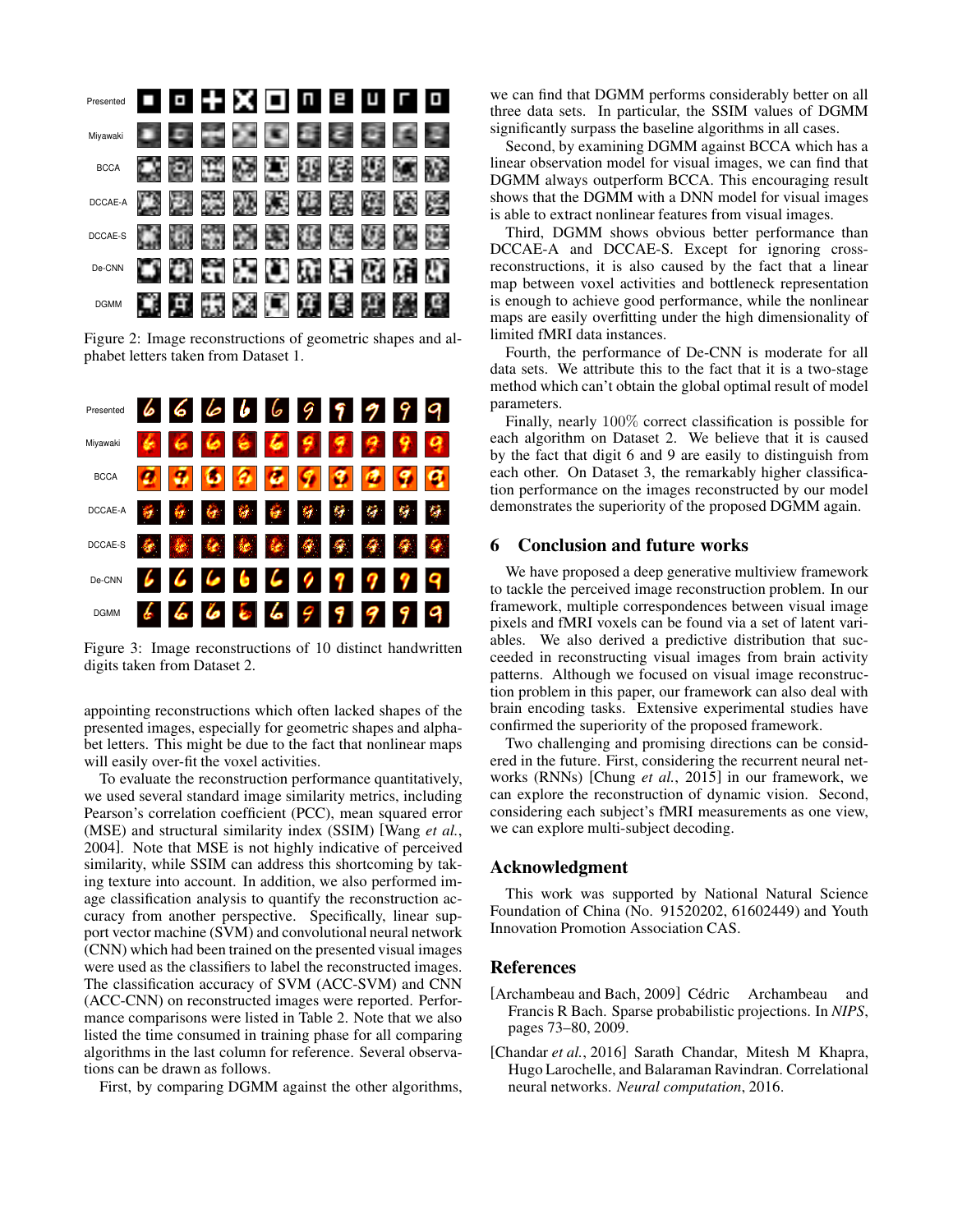| Presented   |   |  |  |     |                   |  | BBRRRAAAIII |   |     |      | NNN5S                         |  |    |
|-------------|---|--|--|-----|-------------------|--|-------------|---|-----|------|-------------------------------|--|----|
| Miyawaki    |   |  |  |     | 多的民间居民局面          |  |             |   | 16K |      |                               |  |    |
| <b>BCCA</b> |   |  |  |     |                   |  |             |   |     |      |                               |  |    |
| DCCAE-A     |   |  |  |     | <b>SSBIBIDIRI</b> |  |             | Ĩ | 图   | A PS |                               |  |    |
| DCCAE-S     |   |  |  |     |                   |  |             |   |     |      | S 5 2 1 3 4 3 3 1 1 1 5 2 5 5 |  | 55 |
| De-CNN      | Е |  |  |     |                   |  |             |   |     |      | <b>BBCZBAAIII56555</b>        |  |    |
| <b>DGMM</b> |   |  |  | - R |                   |  |             |   |     |      | AAAIIINNMS                    |  |    |

Figure 4: Examples of reconstructed 18 distinct handwritten characters taken from subject 3 of Dataset 3.

Table 2: Performance of several image reconstruction methods on the test sets. Results were averaged over 20 random seeds and all subjects (mean $\pm$ std). The best performance on each dataset was highlighted.

| Datasets  | Algorithms      | <b>PCC</b>      | <b>MSE</b>        | SSIM              | <b>ACC-SVM</b>  | <b>ACC-CNN</b>  | Time(s)         |
|-----------|-----------------|-----------------|-------------------|-------------------|-----------------|-----------------|-----------------|
|           | Miyawaki et al. | $.609 \pm .151$ | $.162 \pm .025$   | $.237 \pm .105$   |                 |                 | $19.4 \pm 1.1$  |
| Dataset 1 | <b>BCCA</b>     | $.438 \pm .215$ | $.253 \pm .051$   | $.181 \pm .066$   |                 |                 | $74.9 \pm 3.0$  |
|           | DCCAE-A         | $.455 \pm .113$ | $.234 \pm .029$   | $.166 {\pm} .025$ |                 |                 | $211.8 \pm 7.5$ |
|           | DCCAE-S         | $.401 \pm .100$ | $.240 \pm .027$   | $.175 \pm .011$   |                 |                 | $254.9 \pm 9.8$ |
|           | De-CNN          | .469±.149       | $.263 \pm .067$   | .224±.129         |                 |                 | $108.2 \pm 2.2$ |
|           | <b>DGMM</b>     | $.611 \pm .183$ | $.159 \pm .112$   | $.268 \pm .106$   |                 |                 | $118.4 \pm 2.5$ |
|           | Miyawaki et al. | $.767 \pm .033$ | $.042 \pm .007$   | $.466 \pm .030$   | 1.00            | 1.00            | $39.9 \pm 1.2$  |
|           | <b>BCCA</b>     | $.411 \pm .157$ | $.119 {\pm} .017$ | .192±.035         | 1.00            | 1.00            | $20.7 \pm 1.0$  |
| Dataset 2 | DCCAE-A         | $.548 \pm .044$ | $.074 {\pm} .010$ | $.358 {\pm} .097$ | .900            | $.967 \pm .047$ | $12.7 \pm 0.3$  |
|           | DCCAE-S         | $.511 \pm .057$ | $.080 {\pm} .016$ | $.552 \pm .088$   | 1.00            | 1.00            | $19.4 \pm 0.8$  |
|           | De-CNN          | $.799 \pm .062$ | $.038 \pm .010$   | $.613 \pm .043$   | 1.00            | 1.00            | $35.8 \pm 1.2$  |
|           | <b>DGMM</b>     | $.803 \pm .063$ | $.037 \pm .014$   | $.645 \pm .054$   | 1.00            | 1.00            | $18.6 \pm 1.2$  |
|           | Miyawaki et al. | $.481 \pm .096$ | $.067 + .026$     | $.191 \pm .043$   | $.655 \pm .193$ | $.655 \pm .113$ | $128.1 \pm 4.6$ |
|           | <b>BCCA</b>     | $.348 \pm .138$ | $.128 \pm .049$   | $.058 \pm .042$   | $.633 \pm .034$ | $.600 \pm .098$ | $32.9 \pm 1.0$  |
| Dataset 3 | DCCAE-A         | $.354 \pm .167$ | $.073 \pm .036$   | $.186 \pm .234$   | $.478 \pm .126$ | $.533 \pm .072$ | $38.1 \pm 1.1$  |
|           | DCCAE-S         | $.351 \pm .153$ | $.086 \pm .031$   | $.179 \pm .117$   | $.478 \pm .051$ | $.478 \pm .155$ | $59.5 \pm 1.8$  |
|           | De-CNN          | .470±.149       | $.084 \pm .035$   | $.322 \pm .118$   | $.589 \pm .135$ | $.611 \pm .128$ | $96.8 \pm 2.0$  |
|           | <b>DGMM</b>     | $.498 \pm .193$ | $.058 \pm .031$   | $.340 \pm .051$   | $.767 \pm .115$ | $.778 \pm .083$ | $42.4 \pm 4.2$  |

- [Chung et al., 2015] Junyoung Chung, Kyle Kastner, Laurent Dinh, Kratarth Goel, Aaron C Courville, and Yoshua Bengio. A recurrent latent variable model for sequential data. In *NIPS*, pages 2980–2988, 2015.
- [Cichy *et al.*, 2016] Radoslaw Martin Cichy, Aditya Khosla, Dimitrios Pantazis, Antonio Torralba, and Aude Oliva. Comparison of deep neural networks to spatio-temporal cortical dynamics of human visual object recognition reveals hierarchical correspondence. *Scientific reports*, 6, 2016.
- [Damarla and Just, 2013] Saudamini Roy Damarla and Marcel Adam Just. Decoding the representation of numerical values from brain activation patterns. *Human brain mapping*, 34(10):2624–2634, 2013.
- [Duchi *et al.*, 2011] John Duchi, Elad Hazan, and Yoram Singer. Adaptive subgradient methods for online learning

and stochastic optimization. *Journal of Machine Learning Research*, 12(Jul):2121–2159, 2011.

- [Elahe'Yargholi, 2016] Gholam-Ali Hossein-Zadeh Elahe'Yargholi. Brain decoding-classification of hand written digits from fmri data employing bayesian networks. *Frontiers in Human Neuroscience*, 10, 2016.
- [Fujiwara *et al.*, 2013] Yusuke Fujiwara, Yoichi Miyawaki, and Yukiyasu Kamitani. Modular encoding and decoding models derived from bayesian canonical correlation analysis. *Neural computation*, 25(4):979–1005, 2013.
- [Güçlü and van Gerven, 2015] Umut Güçlü and Marcel A. J. van Gerven. Deep neural networks reveal a gradient in the complexity of neural representations across the ventral stream. *Journal of Neuroscience*, 35(27):10005–10014, 2015.